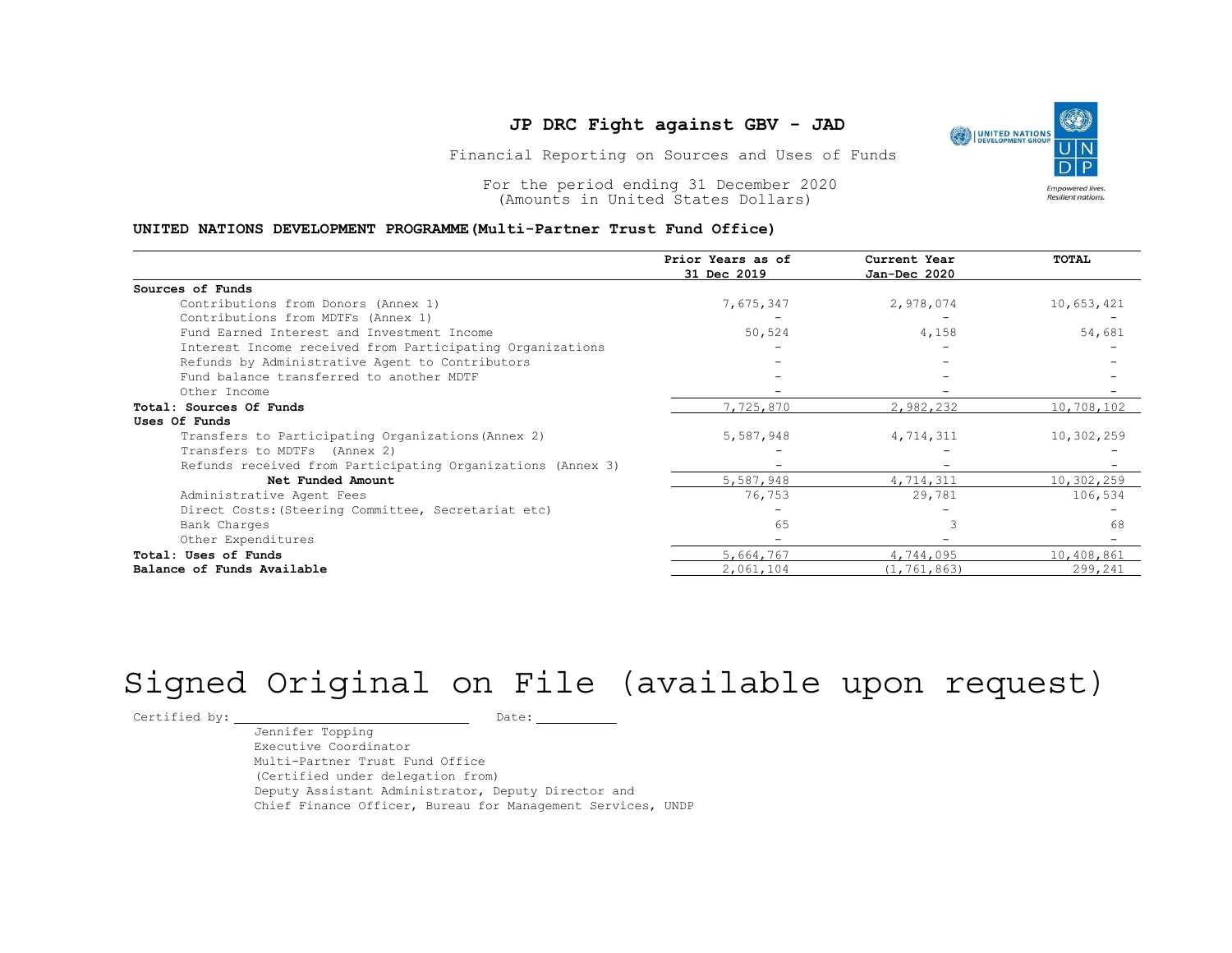

Financial Reporting on Sources and Uses of Funds

For the period ending 31 December 2020<br>
(Amounts in United States Dollars) (amounts in United States Dollars) (Amounts in United States Dollars)

#### UNITED NATIONS DEVELOPMENT PROGRAMME(Multi-Partner Trust Fund Office)

Annex - 1: Contributions

|                      | Prior Years as of | Current Year<br>Jan-Dec 2020 | TOTAL      |
|----------------------|-------------------|------------------------------|------------|
|                      | 31 Dec 2019       |                              |            |
| From Contributors    |                   |                              |            |
| GOVERNMENT OF CANADA | 7,675,347         | 2,978,074                    | 10,653,421 |
| Total: Contributions | 7,675,347         | 2,978,074                    | 10,653,421 |

## Signed Original on File (available upon request)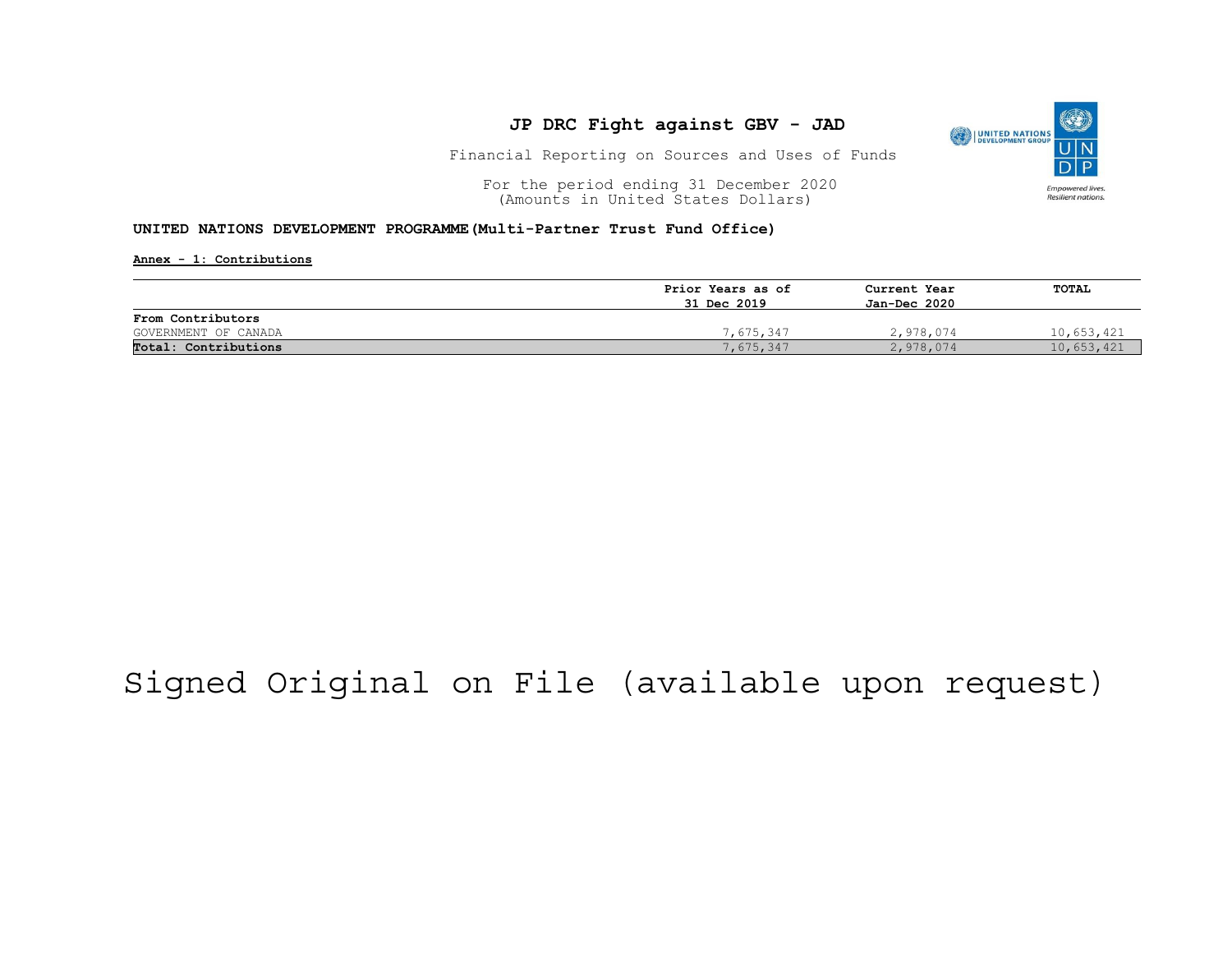

Financial Reporting on Sources and Uses of Funds

For the period ending 31 December 2020<br>
(Amounts in United States Dollars) (amounts in United States Dollars) (Amounts in United States Dollars)

#### UNITED NATIONS DEVELOPMENT PROGRAMME(Multi-Partner Trust Fund Office)

Annex - 2: Transfers

|                                     | Prior Years as of | Current Year<br>Jan-Dec 2020 | <b>TOTAL</b> |
|-------------------------------------|-------------------|------------------------------|--------------|
|                                     | 31 Dec 2019       |                              |              |
| To Participating Organizations      |                   |                              |              |
| OHCHR                               | 168,738           | 298,487                      | 467,225      |
| $\ensuremath{\mathsf{UNDP}}\xspace$ | 3,153,200         | 2,954,191                    | 6, 107, 392  |
| UNFPA                               | 2,266,010         | 1,461,633                    | 3,727,642    |
| Total Transfers                     | 5,587,948         | 4,714,311                    | 10,302,259   |

## Signed Original on File (available upon request)